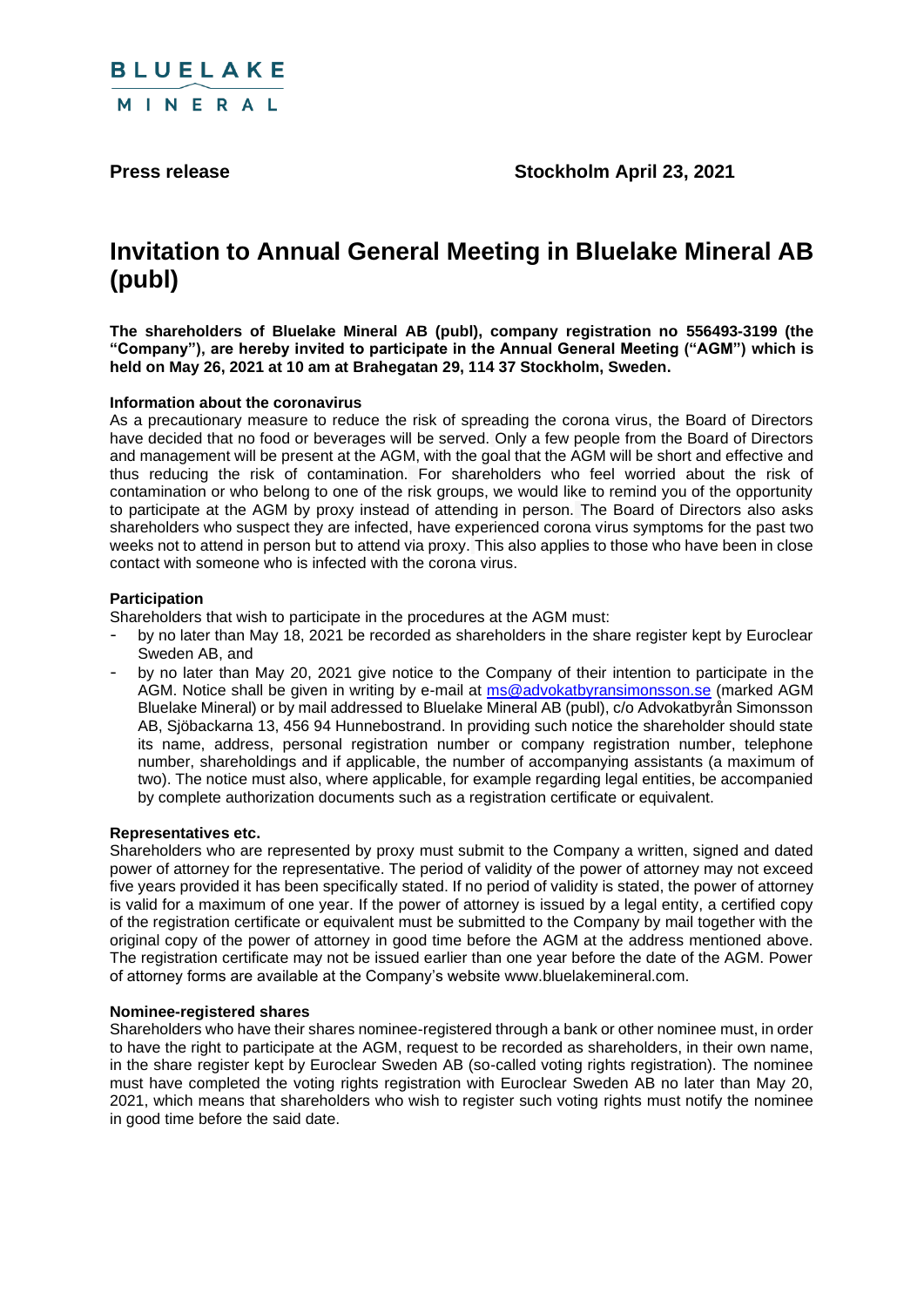## **BLUELAKE**

### MINERAL

**Especially for shareholders registered with the Norwegian Central Securities Depository (VPS)** Shareholders registered with the Norwegian Central Securities Depository (VPS) who are not registered with Euroclear Sweden AB, Sweden, and wish to be entitled to vote at the AGM must notify DNB Bank ASA by no later than May 12, 2021 at 12.00 noon local time. The notice shall be sent to DNB Bank ASA, Verdipapirservice, PB 1600 Sentrum, N-0021 Oslo, Norway or by e-mail at vote@dnb.no. The notification must state the name, personal registration number or company registration number and number of shares. DNB Bank ASA will temporarily register the shares with Euroclear Sweden AB in the name of the shareholder. In addition, shareholders registered with VPS must give notice to the Company of their intention to participate according to the above in order to obtain voting rights at the AGM. Shareholders registered with VPS who have only given notice to the Company of their intention to participate may participate at the AGM without voting rights.

### **Proposed agenda**

- 1. Election of chairman of the meeting
- 2. Drawing up and approval of the voting list
- 3. Approval of the agenda
- 4. Election of one or two persons to verify the minutes
- 5. Determination as to whether the meeting has been duly convened
- 6. Presentation of annual report and auditor's report as well as consolidated accounts and consolidated auditor's report.
- 7. Resolution regarding:
	- a) adoption of the income statement and balance sheet as well as the consolidated income statement and consolidated balance sheet.
	- b) allocation of the company's profits and losses as set forth in the adopted balance sheet
	- c) discharge from liability for members of the board of directors and the managing director
- 8. Determination of the number of members of the board of directors and auditors
- 9. Determination of fees to the board of directors and the auditor
- 10. Election of members of the board of directors and the auditor
- 11. Resolution on an adaption of an incentive program for certain key executives
- 12. Resolution on an adaption of an incentive program for the board of directors
- 13. Resolution regarding authorization for the board of directors to resolve upon the new issue of shares, warrants and/or convertibles with deviation from the pre-emption rights of shareholders
- 14. Resolution regarding authorization for the board of directors to resolve upon the new issue of shares, warrants and/or convertibles without deviation from the pre-emption rights of shareholders
- 15. Closing of the meeting

### **Item 8**

Shareholders representing approximately 18.7% of the votes in the Company propose that the AGM resolves that the Board shall consist of six (6) ordinary Board members and one (1) auditor.

### **Item 9**

Shareholders representing approximately 18.7% of the votes in the Company propose that the AGM resolves that, for the period until the next AGM, the Chairman of the Board shall be remunerated with SEK 140,000 and other ordinary Board members shall be remunerated with SEK 120,000 each. It is proposed that the auditor be remunerated against an approved invoice.

### **Item 10**

Shareholders representing approximately 18.7% of the votes in the Company propose that the AGM resolves to, until the time of the next AGM, re-elect Patric Perenius, My Simonsson, Peter Hjorth, Neil Said and Jonas Dahllöf as ordinary Board members. The proposal for the election of a sixth board member will be presented at the latest in connection with the AGM. It is proposed that Neil Said be reelected Chairman of the Board. Furthermore, it is proposed that the auditing company Öhrlings PricewaterhouseCoopers AB be re-elected as the Company's auditor with the authorized public accountant Henrik Boman as the principal auditor.

### **Item 11**

Euro Sun Mining Inc, representing 11.6 per cent of the shares in the Company, proposes that the shareholders' meeting resolves on the adoption of a long-term incentive program for certain ley executives through a directed issue of warrants.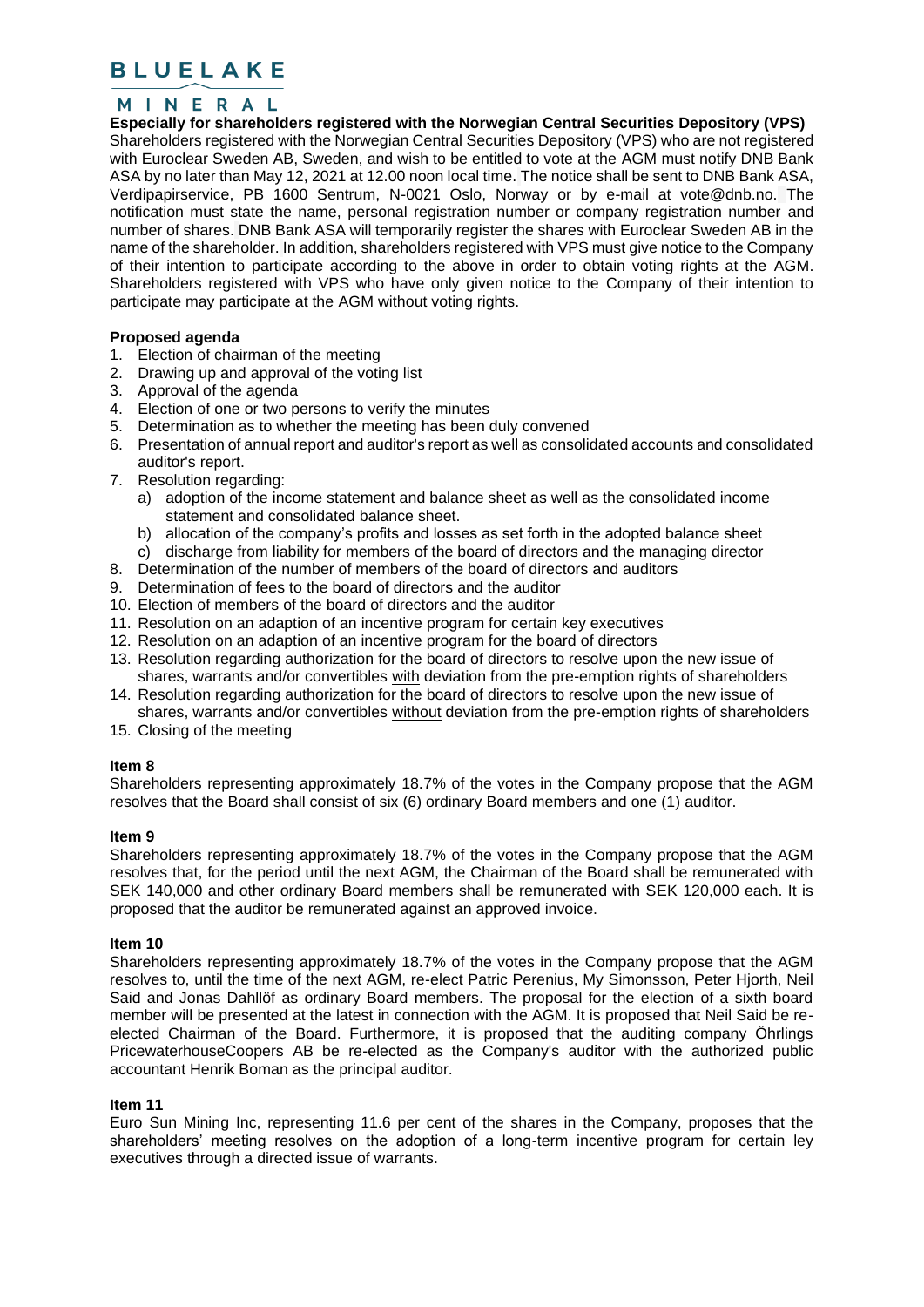## **BLUELAKE**

### MINERAL

The Shareholder proposes that the shareholders' meeting resolves on the issue of a maximum of 1,910,000 warrants, entailing an increase of the share capital upon full exercise with a maximum of SEK 191,000.

The right to subscribe for the warrants shall, with deviation from the shareholders' pre-emptive rights, only vest in certain key employees in the Company in accordance with the following principles regarding categories of allotment: (i) the managing director: not more than 1,350,000 warrants and (ii) other key executives (CFO and chief geologist): not more than 280,000 warrants each.

The warrants shall be subscribed for on market terms and the subscription price shall correspond to an estimated market value for the warrants, applying the Black & Scholes valuation model in accordance with a valuation carried out by PwC.

One (1) warrant entitles the holder to subscribe for one (1) new share in the Company at a subscription price corresponding to 125 percent of the volume-weighted average price for the Company's share according to NGM Nordic SME's official stock price list during ten (10) trading days immediately after the record date for the distribution of all of the Company's shares in Mezhlisa Holding AB (publ) resolved at an extraordinary general meeting held 2021-04-30, but not lower than the share's quota value (SEK 0.10 / share).

Subscription of shares with the support of Warrants can take place during the following subscription periods:

- a) the two-week period beginning immediately after the date of publication of the Company's quarterly report for the first quarter of 2024; and
- b) the two-week period beginning immediately after the date of publication of the Company's quarterly report for the second quarter of 2024.

The resolution in this proposal requires the support of shareholders representing not less than nine tenths of the votes cast as well as the shares represented at the shareholders' meeting.

### **Item 12**

Euro Sun Mining Inc, representing 11.6 per cent of the shares in the Company, proposes that the shareholders' meeting resolves on the adoption of a long-term incentive program for the board of directors through a directed issue of warrants.

The Shareholder proposes that the shareholders' meeting resolves on the issue of a maximum of 1,190,000 warrants, entailing an increase of the share capital upon full exercise with a maximum of SEK 119,000.

The right to subscribe for the warrants shall, with deviation from the shareholders' pre-emptive rights, only vest in certain existing and proposed members of the board of directors of the Company, in total 4 board members, whereof the chairman of the board shall be entitled to subscribe for a maximum of 350,000 warrants and the other board members shall be entitled to subscribe for a maximum of 280,000 warrants each.

The warrants shall be subscribed for on market terms and the subscription price shall correspond to an estimated market value for the warrants, applying the Black & Scholes valuation model in accordance with a valuation carried out by PwC.

One (1) warrant entitles the holder to subscribe for one (1) new share in the Company at a subscription price corresponding to 125 percent of the volume-weighted average price for the Company's share according to NGM Nordic SME's official stock price list during ten (10) trading days immediately after the record date for the distribution of all of the Company's shares in Mezhlisa Holding AB (publ) resolved at an extraordinary general meeting held 2021-04-30, but not lower than the share's quota value (SEK 0.10 / share).

Subscription for shares through exercise of warrants can take place during the following subscription periods:

a) the two-week period beginning immediately after the date of publication of the Company's quarterly report for the first quarter of 2024; and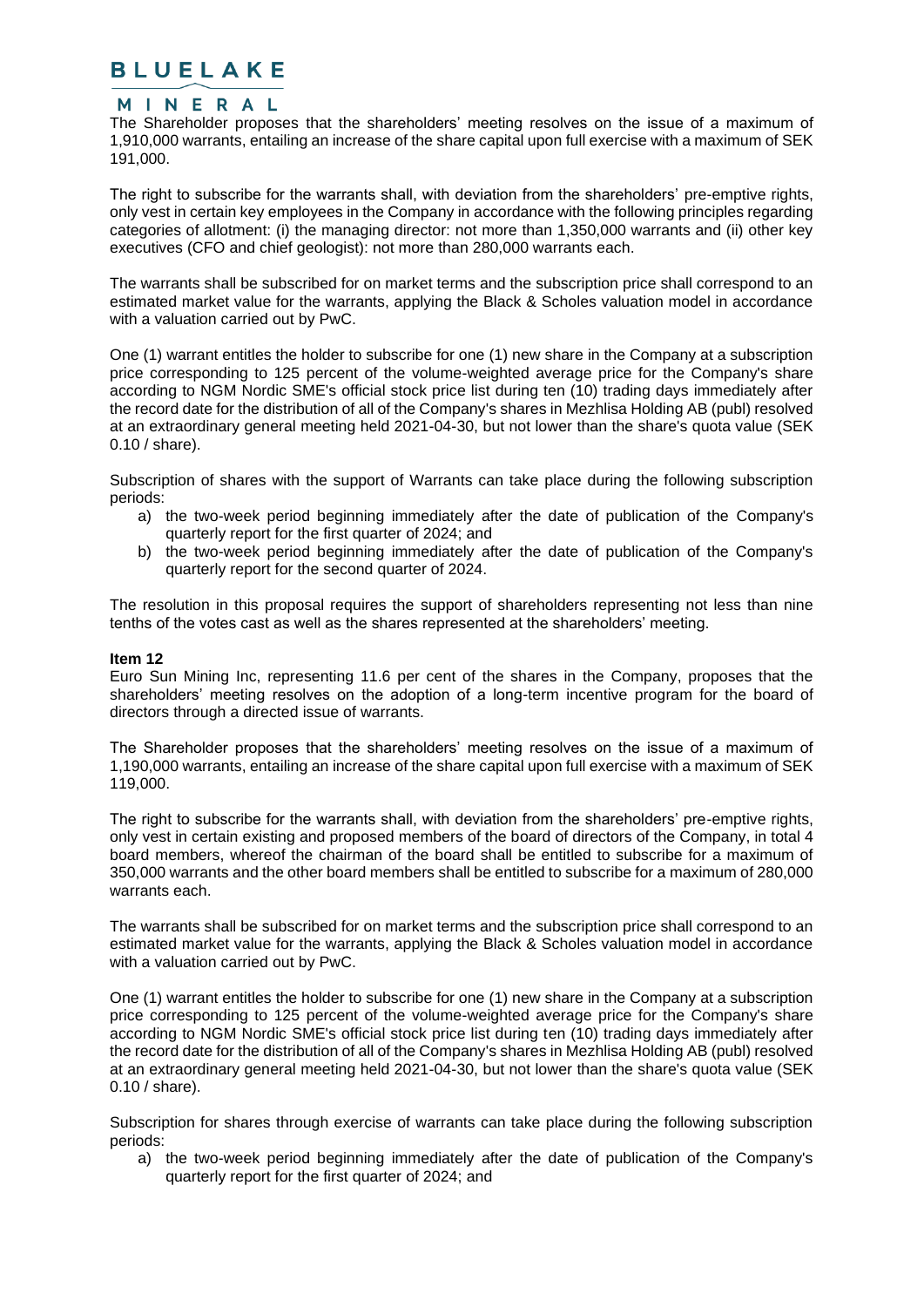## **BLUELAKE**

### MINERAL

b) the two-week period beginning immediately after the date of publication of the Company's quarterly report for the second quarter of 2024.

The resolution in this proposal requires the support of shareholders representing not less than nine tenths of the votes cast as well as the shares represented at the shareholders' meeting.

### **Item 13**

The Board of Directors proposes that the AGM resolves to authorize the Board of Directors to, with deviation from the shareholders' preferential rights, until the time of the next AGM, on one or more occasions, resolves to issue new shares, warrants and / or convertibles. Payment can be made against cash payment and / or through payment in kind and / or through set-off. Issue in accordance with the authorization shall take place on market terms, subject to any market issue discount, which the Company's Board of Directors deems to prevail on each individual occasion.

The Board's decision on the issue of shares, warrants and / or convertibles may result in a total increase in the number of shares in the Company by a maximum of 8,300,000 shares (in the event of full subscription with the support of such warrants and / or full conversion of such convertibles and before any recalculation according to the terms of the warrants and / or the convertibles). This corresponds to approximately 20 percent of all shares in the Company.

The AGM's resolution is valid only if it has been supported by shareholders holding not less than twothirds of both the votes cast and the shares represented at the meeting.

### **Item 14**

The Board of Directors proposes that the AGM resolves to authorize the Board of Directors to, without deviation from the shareholders' preferential rights, until the time of the next AGM, on one or more occasions, resolves to issue new shares, warrants and / or convertibles. Payment can be made against cash payment and / or through payment in kind and / or through set-off. Issue in accordance with the authorization shall take place on market terms, subject to any market issue discount, which the Company's Board of Directors deems to prevail on each individual occasion. The Company's share capital and the number of shares may, with the support of the authorization, be increased by a total of an amount or number that falls within the limits of the current Articles of Association.

#### **Number of shares and votes in the Company**

At the time of the issuance of this notice, the total number of registered shares and votes in the Company amounts to 41 481 286. The Company does not hold any own shares.

#### **Miscellaneous**

The annual report and auditor's report will be kept available at the Company's office and website no later than three (3) weeks before the general meeting. The complete proposals under item 8-13 will be available at the Company's office and website at the latest two (2) weeks prior the general meeting. Copies of the documents will be sent, free of charge, on request to such shareholders who provide their address from the date they come available. Shareholders of the Company are, where the board of directors believes that it that it may take place without significant harm to the Company, at the general meeting entitled to receive information in respect of any circumstances which may affect the assessment of a matter on the agenda (i.e. the right to request information pursuant to Chapter 7, Sections 32 and 57 of the Swedish Companies Act).

#### **Personal information**

For information on how your personal information is treated see the privacy policy available on Euroclear's website, [https://www.euroclear.com/dam/ESw/Legal/Privacy\\_notice\\_BOSS\\_20181023.pdf.](https://www.euroclear.com/dam/ESw/Legal/Privacy_notice_BOSS_20181023.pdf)

**Stockholm in April 2021** Bluelake Mineral AB (publ) **the Board of Directors**